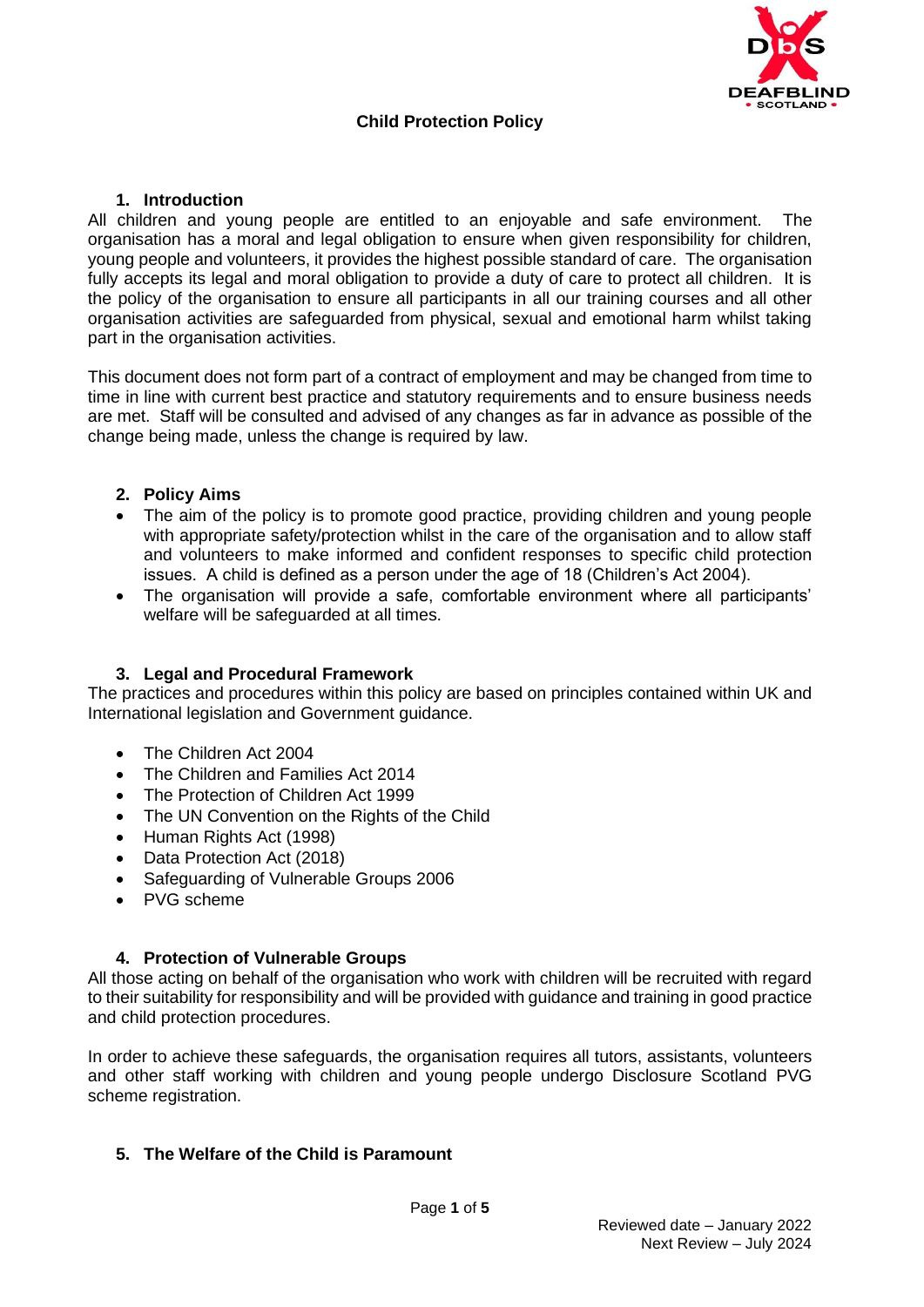

- All children regardless of age, disability, gender reassignment, marriage/civil partnership, pregnancy/maternity, race, religion/belief, sex or sexual orientation should be able to participate in activities in a fun and safe environment.
- All reasonable steps will be taken to protect children from harm, discrimination and degrading treatment and to respect their rights, wishes and feelings.
- All suspicions and allegations of poor practice or abuse will be taken seriously and responded to swiftly and appropriately.

### **6. Code of Good Practice**

To provide children with the best possible experience and opportunities everyone must operate within an accepted ethical framework.

As an adult working with children and/or young people with the organisation, all must:

- Treat all children and young people with dignity and respect at all times.
- Provide a good example of acceptable behaviour.
- Plan activities which involve more than one person being present or ensure adults are within sight or hearing wherever possible.
- Respect everyone's right to personal privacy.
- Be available to listen to the concerns of young participants and to refer them to other sources of support where appropriate
- Try to ensure actions cannot be misunderstood or cause offence.
- Encourage young participants to feel comfortable to point out attitudes and behaviour they are not comfortable with.
- Show understanding when dealing with sensitive issues and recognise caution is required when discussing such issues.
- Be aware even caring physical contact with a children or young person may be misinterpreted.

As an adult working with children and/or young people with the organisation, all must not:

- Permit abusive behaviour such as bullying, taunting, racist behaviour, harassment or otherwise.
- Have inappropriate physical or verbal contact with children or young people.
- Have any contact or accept friend requests on Facebook or other social networking sites from children or young people associated with the organisation.
- Jump to conclusions about others without checking the facts.
- Allow yourself to be drawn into inappropriate attention such as crushes or tantrums.
- Show favouritism to any individual.
- Exaggerate or trivialise any child abuse issues.
- Make suggestive remarks or actions, even in jest.
- Deliberately place yourself or others in a potentially compromising situation.

### **7. Defining Child Abuse**

Defining child abuse is a difficult and complex issue. A person may abuse a child by inflicting harm or by failing to prevent harm. Children may be abused in a family, institution or community setting, by those known and trusted to them or more rarely, by a stranger. Abuse can happen to a child regardless of their age, gender, race or ability.

### **There are four categories of abuse:**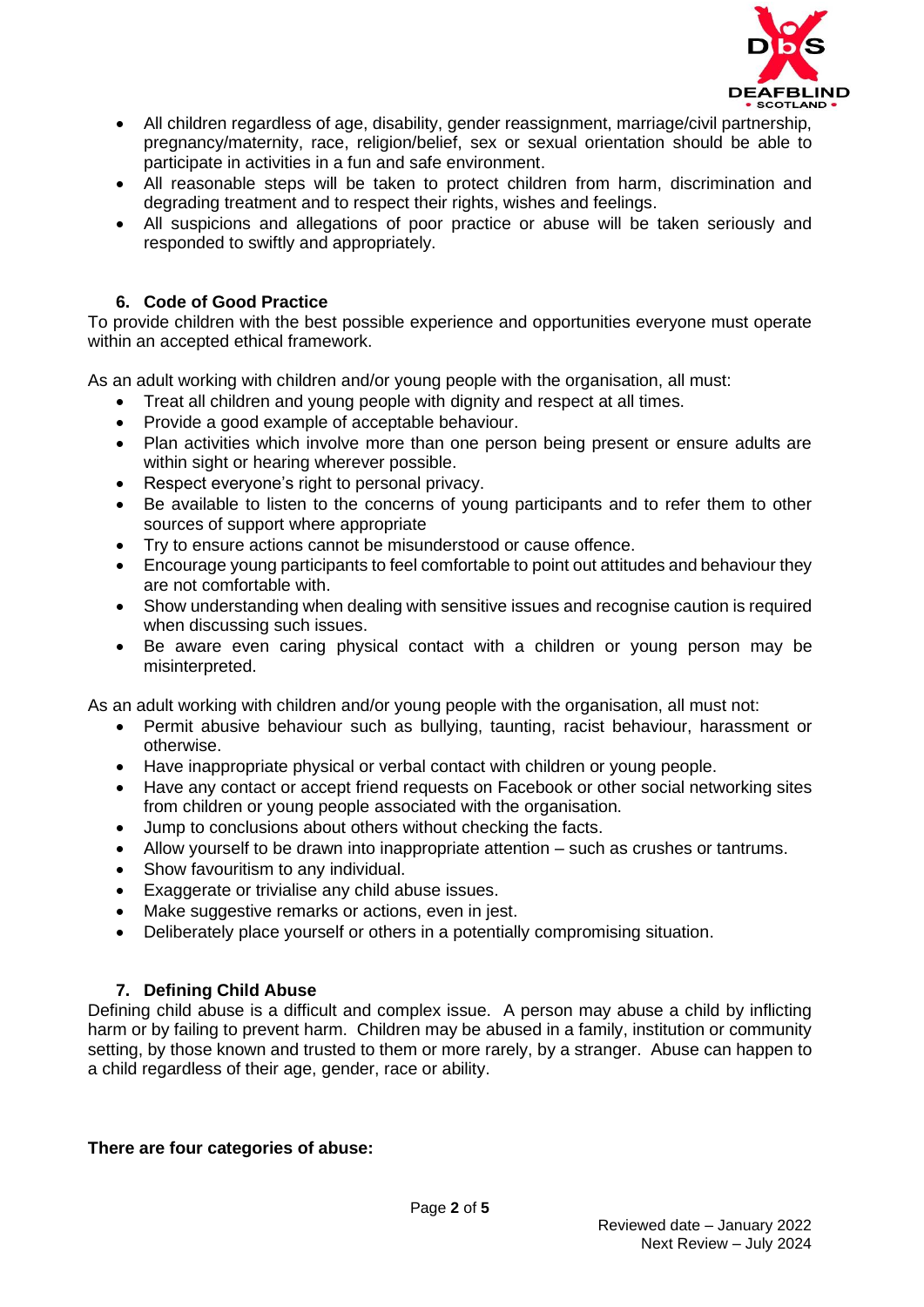

### **Emotional Abuse**

This occurs when individuals persistently fail to show young people due care, love or affection, where a young person may be constantly shouted at, threatened or taunted or be subjected to sarcasm and unrealistic pressures. There may also be over-protection, preventing young people from socialising or bullying to perform to high expectations. The young person may lose selfconfidence and may become withdrawn and nervous.

Indicators:

- Low self-esteem
- Decline in concentration levels
- Continual self-depreciation
- Emotional immaturity
- Extremes of behaviour

### **Abuse by Neglect**

This occurs when a young person's essential needs for food, warmth and care fail to be met. Failing to or refusing to provide love and affection could also be deemed as neglect.

Indicators:

- Constant hunger and tiredness
- Poor personal hygiene
- Poor state or inappropriate clothing
- Low self-esteem
- Poor peer relationships

### **Physical Abuse**

This occurs when individuals, including some young people, deliberately inflict injuries on a child or knowingly do not prevent such injuries from being inflicted. It includes injuries caused by hitting, shaking, squeezing, biting or using excessive force. It also occurs when individuals give young people alcohol, inappropriate substances or fail to supervise their access to substances.

Indicators:

- Current unexplained injuries
- Inappropriate excuses to explain injuries
- Untreated injuries
- Fear of returning home
- Aggression towards others

### **Sexual Abuse**

Young people are sometimes abused by adults, who may use young people to meet their own sexual needs. An example would be forcing a child to take part in a sexual activity.

Indicators:

- Unexplained changes in behaviour
- Inappropriate sexual awareness
- Engaging in inappropriate sexual behaviour
- Distrust of adults
- Inappropriate language

### **8. Procedure**

If there is any reason to suspect a child or young person is being abused: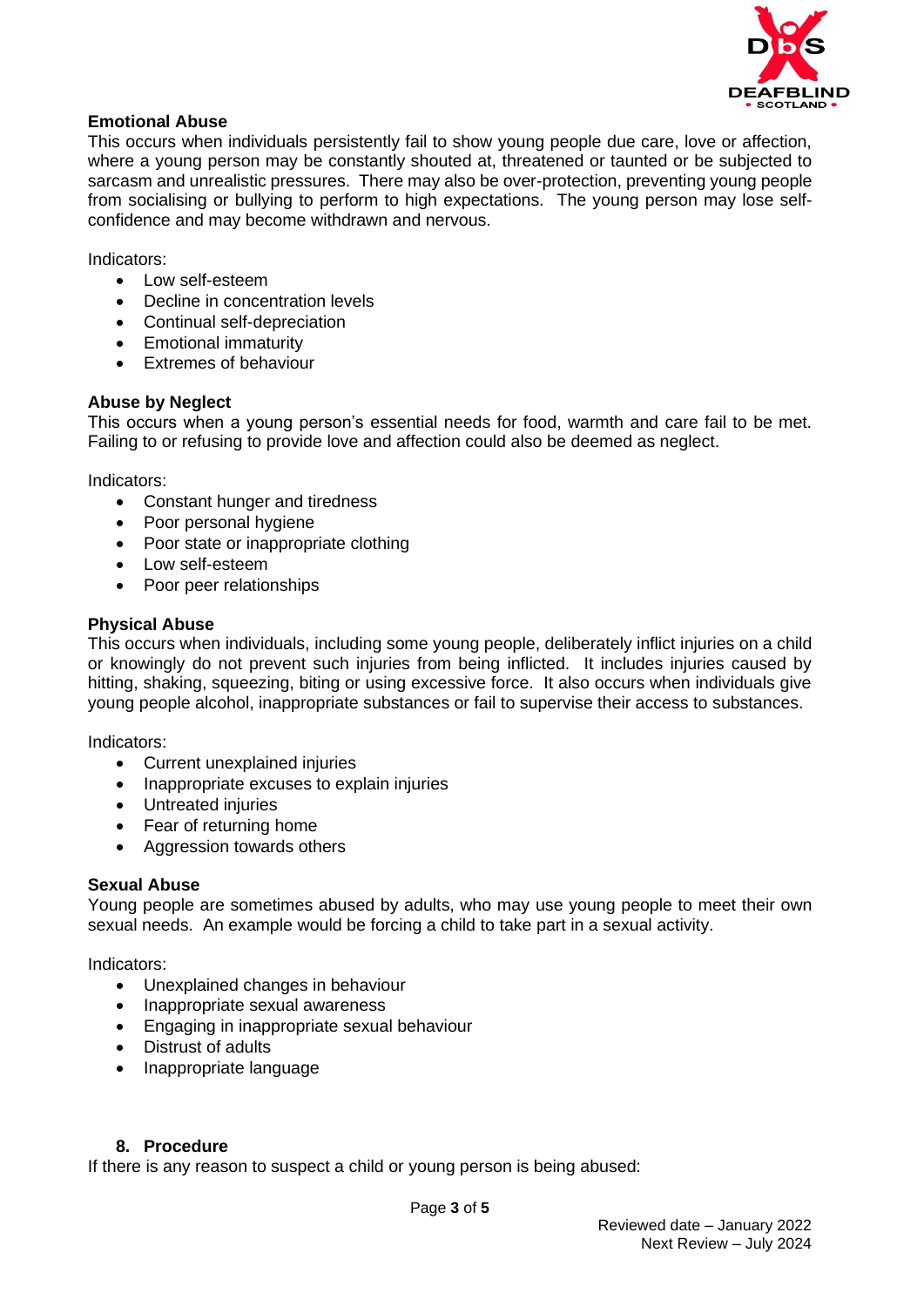

- Inform a manager immediately.
- Make a written record of all details of the facts and give a copy to the manager.

If a child or young person tells you about abuse by someone else:

- Remain calm, do not act shocked, try to act in a reasonable manner.
- Allow the individual to speak freely without interruption, do not question them or attempt to investigate yourself.
- Offer support and reassurance; assure them you believe what they are saying.
- Explain you cannot keep it a secret and must will speak to a manager and/or appropriate persons.
- Make a written record of all details of the facts known to you and give a copy to the manager.

If you become aware of an allegation of abuse about any other member of staff or yourself:

- Immediately inform a manager.
- Make a written record of all details of the facts and give a copy to the manager.
- Try to ensure no-one is placed in a position which could lead to further compromise.

The NSPCC Child Protection Helpline (0808 800 5000) can also be contacted in situations where some external advice or guidance is needed.

### **9. Use of Social Networking & Child Protection**

The organisation acknowledges the impact and involvement of social networking sites such as Facebook and Twitter have on the lives of young people and the way they interact. There is significant potential for these tools to be used by youth workers to enhance communication.

The organisation also acknowledges the dangers and potential risks which these sites can pose to both young people and youth workers and have the potential to be abused as ways of interacting with young people. All staff using social networking as part of work with young people must abide by the following guidelines to safeguard both workers and young people involved.

### **Guidelines for Using Social Networking with Young People**

Do not use any personal social media accounts to communicate with young people and do not accept any requests by them to do so. Only authorised accounts created by the organisation may be used for this purpose.

All social networking sites have the potential to allow staff to communicate with young people on a 1:1 basis however, communication using a social networking site must remain in the public forum to safeguard both young people and staff.

In all communication with young people using social networking sites, it is advisable to not use abbreviations (for example: lol) as these can often be misinterpreted by parents. The use of instant chat on Facebook is inadvisable as it provides no log of conversations and could potentially leave staff open to allegations. If a public wall post is not appropriate for responding to a young person then staff should arrange a public 1:1 meeting, telephone the young person and take notes or seek further advice from the Child Protection advocate depending on the level of information a young person has disclosed using a social networking site.

Communication via email should be encouraged for good practice, ease of recording and supporting the development of communication skills for work.

Guidance for staff with mobile phones –

• Only use the organisation office or mobile numbers for communicating with young people.